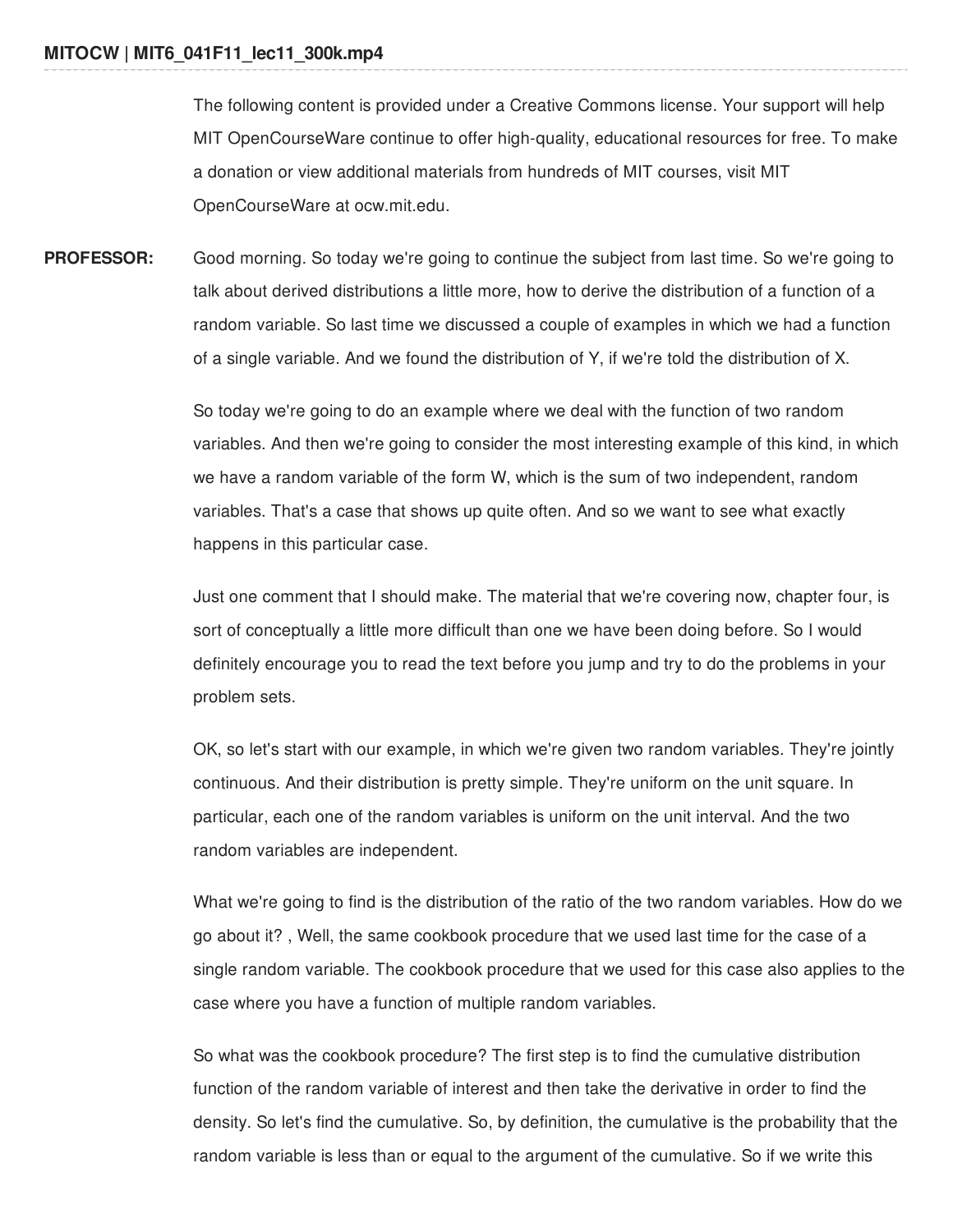event in terms of the random variable of interest, this is the probability that our random variable is less than or equal to z.

So what is that? OK, so the ratio is going to be less than or equal to z, if and only if the pair,  $(x,y)$ , happens to fall below the line that has a slope z. OK, so we draw a line that has a slope z. The ratio is less than this number, if and only if we get the pair of x and y that falls inside this triangle.

So we're talking about the probability of this particular event. Since this line has a slope of z, the height at this point is equal to z. And so we can find the probability of this event.

It's just the area of this triangle. And so the area is 1 times z times 1/2. And we get the answer, z/2.

Now, is this answer always correct? Now, this answer is going to be correct only if the slope happens to be such that we get a picture of this kind. So when do we get a picture of this kind? When the slope is less than 1.

If I consider a different slope, a number, little z -- that happens to be a slope of that kind - then the picture changes. And in that case, we get a picture of this kind, let's say. So this is a line here of slope z, again. And this is the second case in which our number, little z, is bigger than 1.

So how do we proceed? Once more, the cumulative is the probability that the ratio is less than or equal to that number. So it's the probability that we fall below the red line.

So we're talking about the event, about this event. So to find the probability of this event, we need to find the area of this red shape. And one way of finding this area is to consider the whole area and subtract the area of this triangle.

So let's do it this way. It's going to be 1 minus the area of the triangle. Now, what's the area of the triangle? It's 1/2 times this side, which is 1 times this side.

How big is that side? Well, if y and the slope is z, now z is the ratio y over x. So if y over x-- at this point we have  $y/x = z$  and  $y = 1$ . This means that z is  $1/x$ .

So the coordinate of this point is  $1/x$ . And this means that we're going to- $-1/z$  So here we get the factor of 1/z.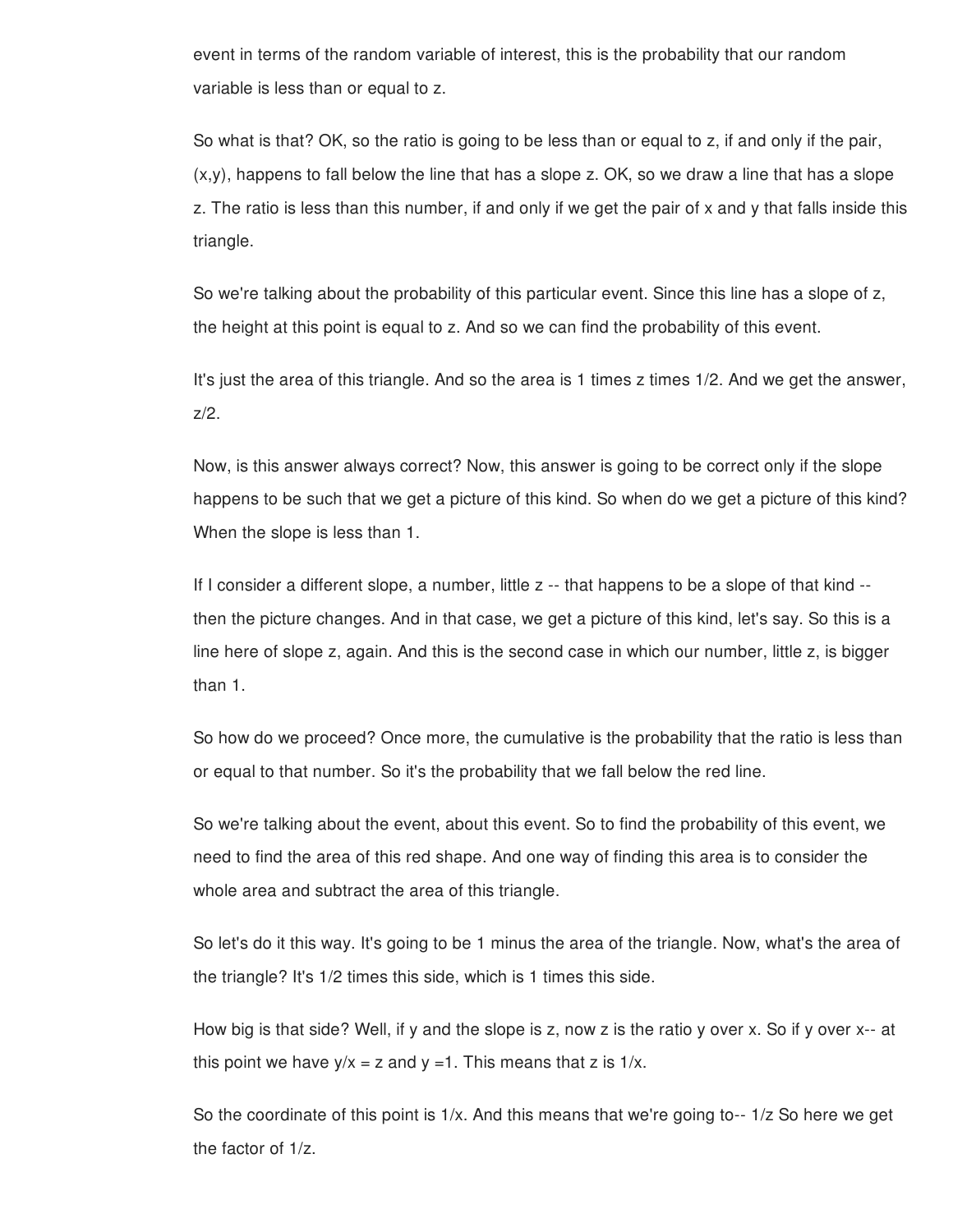And we're basically done. I guess if you want to have a complete answer, you should also give the formula for z less than 0. What is the cumulative when z is less than 0, the probability that you get the ratio that's negative?

Well, since our random variables are positive, there's no way that you can get a negative ratio. So the cumulative down there is equal to 0. So we can plot the cumulative. And we can take its derivative in order to find the density.

So the cumulative that we got starts at 0, when z's are negative. Then it starts going up in proportion to z, at the slope of 1/2. So this takes us up to 1.

And then it starts increasing towards 1, according to this function. When you let z go to infinity, the cumulative is going to go to 1. And it has a shape of, more or less, this kind.

So now to get the density, we just take the derivative. And the density is, of course, 0 down here. Up here the derivative is just 1/2. And beyond that point we need to take the derivative of this expression.

And the derivative is going to be 1/2 times 1 over z-squared. So it's going to be a shape of this kind. And we're done.

So you see that problems involving functions of multiple random variables are no harder than problems that deal with the functional of a single random variable. The general procedure is, again, exactly the same. You first find the cumulative, and then you differentiate. The only extra difficulty will be that when you calculate the cumulative, you need to find the probability of an event that involves multiple random variables. And sometimes this could be a little harder to do.

By the way, since we dealt with this example, just a couple of questions. What do you think is going to be the expected value of the random variable Z? Let's see, the expected value of the random variable Z is going to be the integral of z times the density.

And the density is equal to 1/2 for z going from 0 to 1. And then there's another contribution from 1 to infinity. There the density is 1/(2z-squared). And we get the z, since we're dealing with expectations, dz.

So what is this integral? Well, if you look here, you're integrating 1/z, all the way to infinity. 1/z has an integral, which is the logarithm of z. And since the logarithm goes to infinity, this means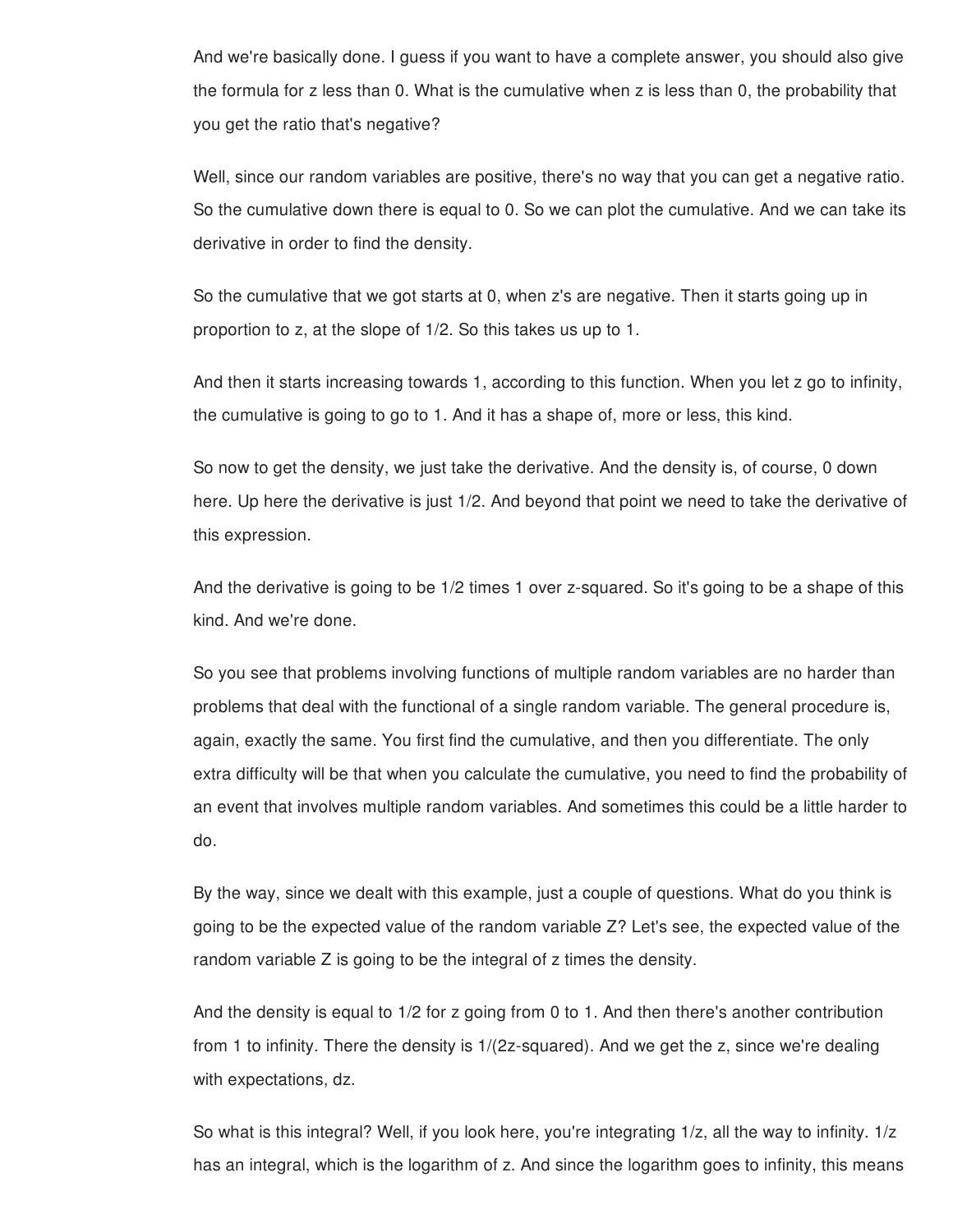that this integral is also infinite.

So the expectation of the random variable Z is actually infinite in this example. There's nothing wrong with this. Lots of random variables have infinite expectations. If the tail of the density falls kind of slowly, as the argument goes to infinity, then it may well turn out that you get an infinite integral. So that's just how things often are. Nothing strange about it.

And now, since we are still in this example, let me ask another question. Would we reason, on the average, would it be true that the expected value of  $Z$  -- remember that  $Z$  is the ratio  $Y/X$  -could it be that the expected value of Z is this number? Or could it be that it's equal to this number? Or could it be that it's none of the above?

OK, so how many people think this is correct? Small number. How many people think this is correct? Slightly bigger, but still a small number.

And how many people think this is correct? OK, that's-- this one wins the vote. OK, let's see.

This one is not correct, just because there's no reason it should be correct. So, in general, you cannot reason on the average. The expected value of a function is not the same as the same function of the expected values. This is only true if you're dealing with linear functions of random variables. So this is not-- this turns out to not be correct.

How about this one? Well, X and Y are independent, by assumption. So 1/X and Y are also independent. Why is this? Independence means that one random variable does not convey any information about the other.

So Y doesn't give you any information about X. So Y doesn't give you any information about 1/X. Or to put it differently, if two random variables are independent, functions of each one of those random variables are also independent.

If X is independent from Y, then  $q(X)$  is independent of  $h(Y)$ . So this applies to this case. These two random variables are independent.

And since they are independent, this means that the expected value of their product is equal to the product of the expected values. So this relation actually is true. And therefore, this is not true. OK.

Now, let's move on. We have this general procedure of finding the derived distribution by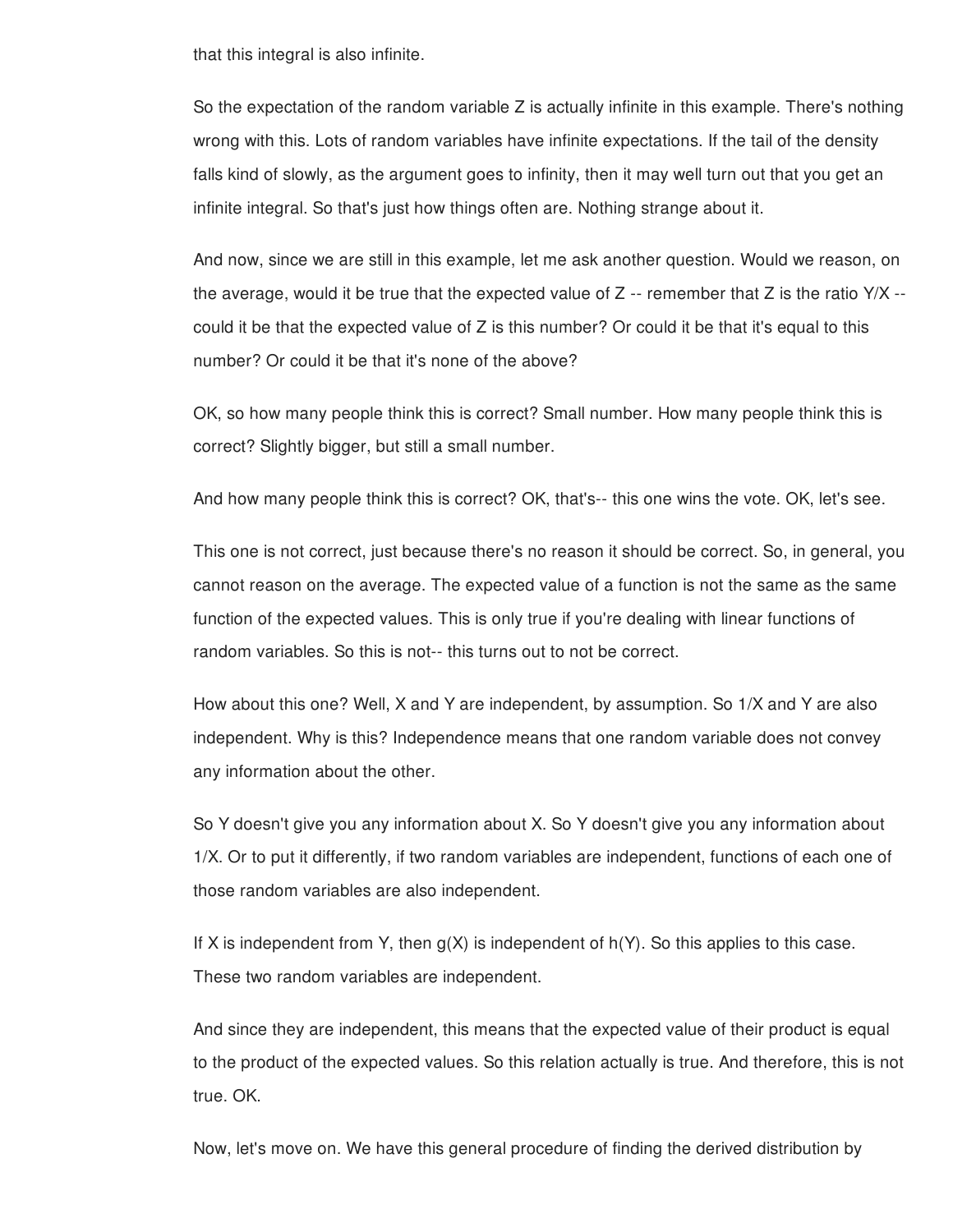going through the cumulative. Are there some cases where we can have a shortcut? Turns out that there is a special case or a special structure in which we can get directly from densities to densities using directly just a formula. And in that case, we don't have to go through the cumulative.

And this case is also interesting, because it gives us some insight about how one density changes to a different density and what affects the shape of those densities. So the case where things easy is when the transformation from one random variable to the other is a strictly monotonic one. So there's a one-to-one relation between x's and y's.

Here we can reason directly in terms of densities by thinking in terms of probabilities of small intervals. So let's look at the small interval on the x-axis, like this one, when X ranges from- where capital X ranges from a small x to a small x plus delta. So this is a small interval of length delta.

Whenever X happens to fall in this interval, the random variable Y is going to fall in a corresponding interval up there. So up there we have a corresponding interval. And these two intervals, the red and the blue interval-- this is the blue interval. And that's the red interval.

These two intervals should have the same probability. They're exactly the same event. When X falls here, g(X) happens to fall in there. So we can sort of say that the probability of this little interval is the same as the probability of that little interval. And we know that probabilities of little intervals have something to do with densities.

So what is the probability of this little interval? It's the density of the random variable X, at this point, times the length of the interval. How about the probability of that interval? It's going to be the density of the random variable Y times the length of that little interval.

Now, this interval has length delta. Does that mean that this interval also has length delta? Well, not necessarily.

The length of this interval has something to do with the slope of your function g. So slope is dy by dx. Is how much-- the slope tells you how big is the y interval when you take an interval x of a certain length.

So the slope is what multiplies the length of this interval to give you the length of that interval. So the length of this interval is delta times the slope of your function. So the length of the interval is delta times the slope of the function, approximately.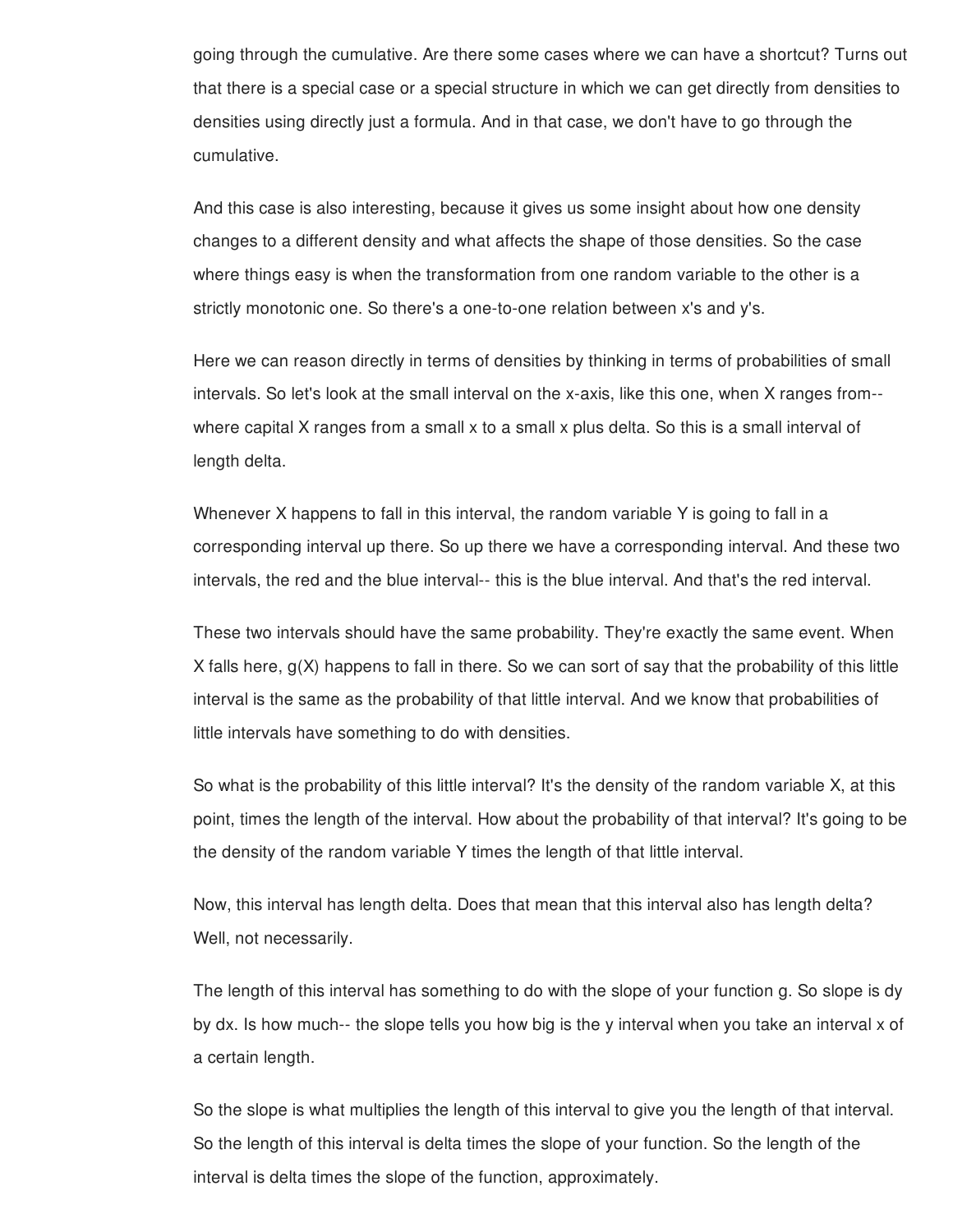So the probability of this interval is going to be the density of Y times the length of the interval that we are considering. So this gives us a relation between the density of X, evaluated at this point, to the density of Y, evaluated at that point. The two densities are closely related.

If these x's are very likely to occur, then this is big, which means that that density will also be big. If these x's are very likely to occur, then those y's are also very likely to occur. But there's also another factor that comes in. And that's the slope of the function at this particular point.

So we have this relation between the two densities. Now, in interpreting this equation, you need to make sure what's the relation between the two variables. I have both little x's and little y's.

Well, this formula is true for an  $(x,y)$  pair, that they're related according to this particular function. So if I fix an x and consider the corresponding y, then the densities at those x's and corresponding y's will be related by that formula. Now, in the end, you want to come up with a formula that just gives you the density of Y as a function of y. And that means that you need to eliminate x from the picture.

So let's see how that would go in an example. So suppose that we're dealing with the function y equal to x cubed, in which case our function,  $g(x)$ , is the function x cubed. And if x cubed is equal to a little y, If we have a pair of x's and y's that are related this way, then this means that x is going to be the cubic root of y.

So this is the formula that takes us back from y's to x's. This is the direct function from x, how to construct y. This is essentially the inverse function that tells us, from a given y what is the corresponding x. Now, if we write this formula, it tells us that the density at the particular x is going to be the density at the corresponding y times the slope of the function at the particular x that we are considering. The slope of the function is 3x squared.

Now, we want to end up with a formula for the density of Y. So I'm going to take this factor, send it to the other side. But since I want it to be a function of y, I want to eliminate the x's. And I'm going to eliminate the x's using this correspondence here.

So I'm going to get the density of X evaluated at y to the 1/3. And then this factor in the denominator, it's 1/(3y to the power 2/3). So we end up finally with the formula for the density of the random variable Y.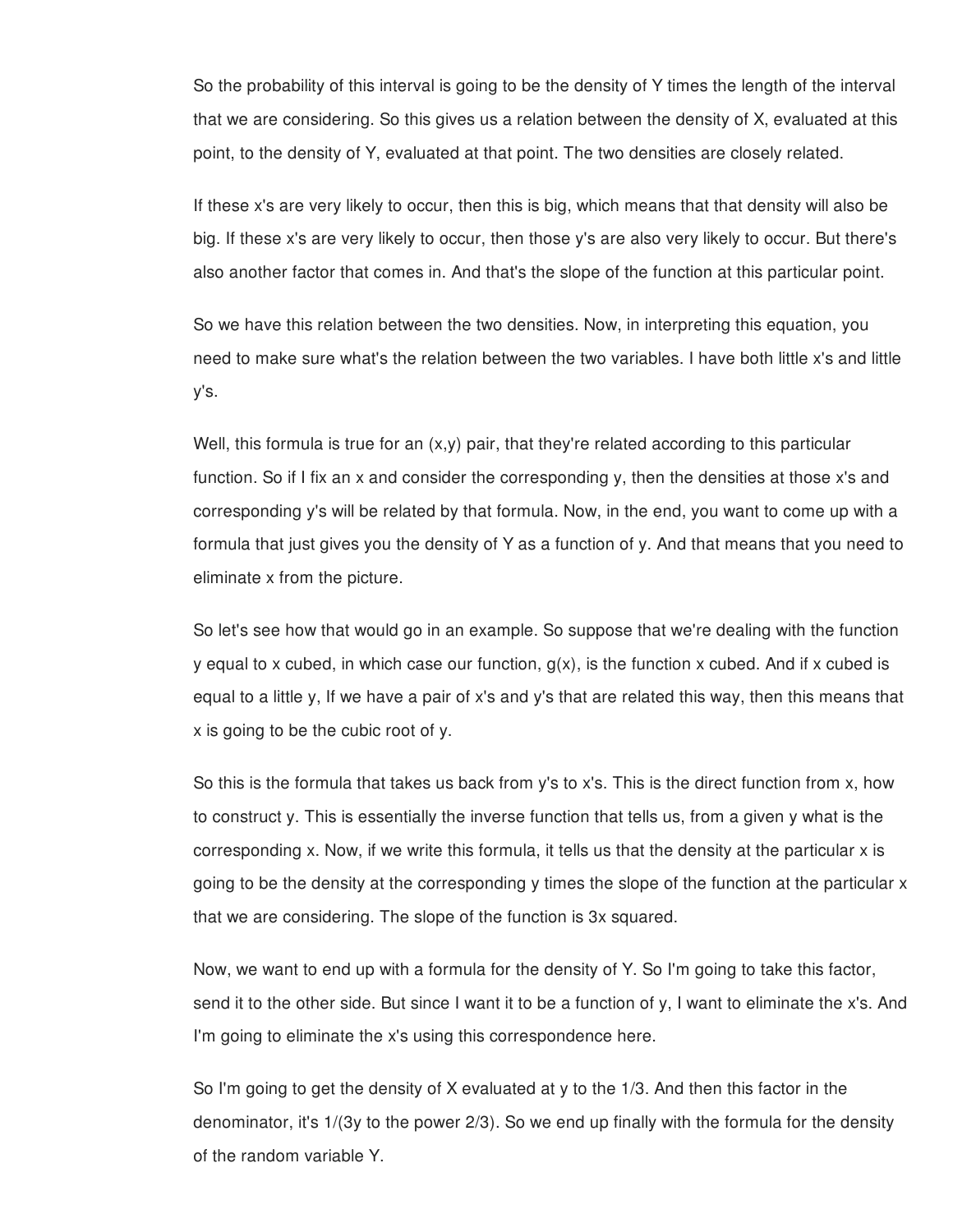And this is the same answer that you would get if you go through this exercise using the cumulative distribution function method. You end up getting the same answer. But here we sort of get it directly.

Just to get a little more insight as to why the slope comes in-- suppose that we have a function like this one. So the function is sort of flat, then moves quickly, and then becomes flat again. What should be -- and suppose that X has some kind of reasonable density, some kind of flat density.

Suppose that X is a pretty uniform random variable. What's going to happen to the random variable Y? What kind of distribution should it have? What are the typical values of the random variable Y?

Either x falls here, and y is a very small number, or-- let's take that number here to be -- let's say 2 -- or x falls in this range, and y takes a value close to 2. And there's a small chance that x's will be somewhere in the middle, in which case y takes intermediate values. So what kind of shape do you expect for the distribution of Y?

There's going to be a fair amount of probability that Y takes values close to 0. There's a small probability that Y takes intermediate values. That corresponds to the case where x falls in here.

That's not a lot of probability. So the probability that Y takes values between 0 and 2, that's kind of small. But then there's a lot of x's that produces y's that are close to 2. So there's a significant probability that Y would take values that are close to 2.

So you-- the density of Y would have a shape of this kind. By looking at this picture, you can tell that it's most likely that either x will fall here or x will fall there. So the g(x) is most likely to be close to 0 or to be close to 2.

So since y is most likely to be close to 0 or close to most of the probability of y is here. And there's a small probability of being in between. Notice that the y's that get a lot of probability are those y's associated with flats regions off your g function. When the g function is flat, that gives you big densities for Y.

So the density of Y is inversely proportional to the slope of the function. And that's what you get from here. The density of Y is-- send that term to the other side-- is inversely proportional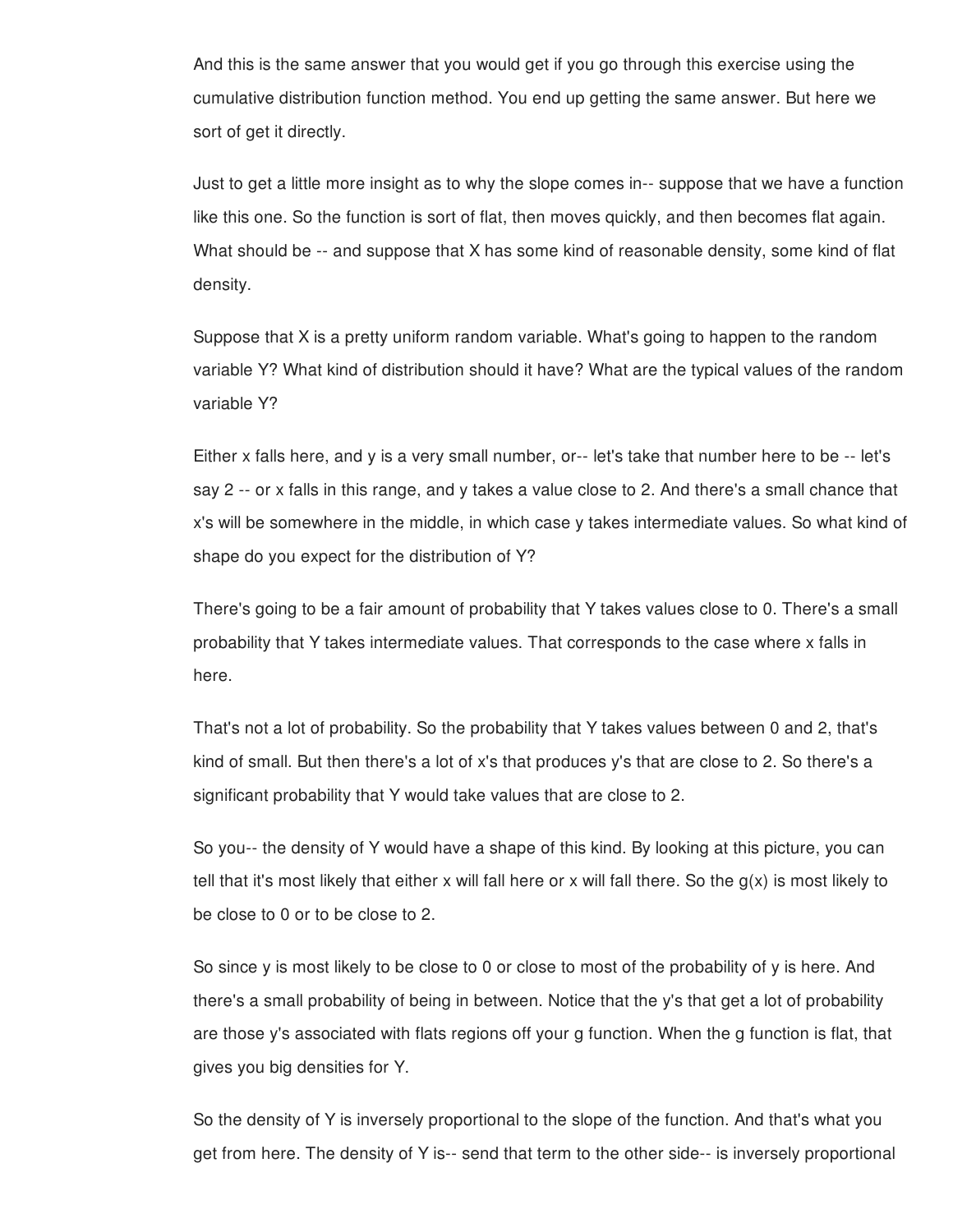to the slope of the function that you're dealing with.

OK, so this formula works nicely for the case where the function is one-to-one. So we can have a unique association between x's and y's and through an inverse function, from y's to x's. It works for the monotonically increasing case. It also works for the monotonically decreasing case. In the monotonically decreasing case, the only change that you need to do is to take the absolute value of the slope, instead of the slope itself.

OK, now, here's another example or a special case. Let's talk about the most interesting case that involves a function of two random variables. And this is the case where we have two independent, random variables, and we want to find the distribution of the sum of the two. We're really interested in the continuous case. But as a warm-up, it's useful to look at the discrete case first of discrete random variables.

Let's say we want to find the probability that the sum of X and Y is equal to a particular number. And to illustrate this, let's take that number to be equal to 3. What's the probability that the sum of the two random variables is equal to 3?

To find the probability that the sum is equal to 3, you consider all possible ways that you can get the sum of 3. And the different ways are the points in this picture. And they correspond to a line that goes this way. So the probability that the sum is equal to a certain number is the probability that -- is the sum of the probabilities of all of those points.

What is a typical point in this picture? In a typical point, the random variable X takes a certain value. And Y takes the value that's needed so that the sum is equal to W. Any combination of an x with a w minus x, any such combination gives you a sum of w.

So the probability that the sum is w is the sum over all possible x's. That's over all these points of the probability that we get a certain x. Let's say x equals 2 times the corresponding probability that random variable Y takes the value 1.

And why am I multiplying probabilities here? That's where we use the assumption that the two random variables are independent. So the probability that X takes a certain value and Y takes the complementary value, that probability is the product of two probabilities because of independence.

And when we write that into our usual PMF notation, it's a formula of this kind. So this formula is called the convolution formula. It's an operation that takes one PMF and another PMF-- p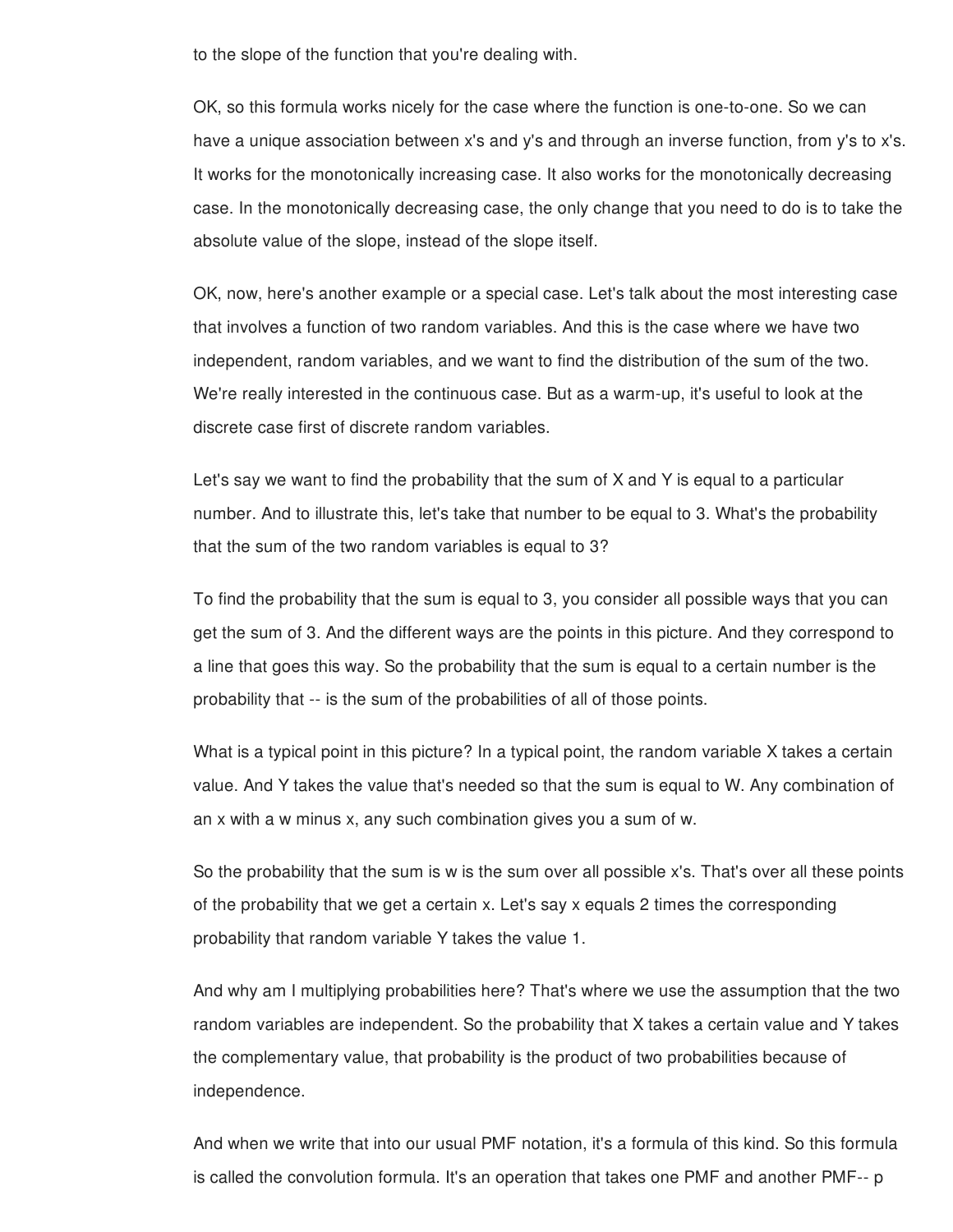we're given the PMF's of X and Y -- and produces a new PMF.

So think of this formula as giving you a transformation. You take two PMF's, you do something with them, and you obtain a new PMF. This procedure, what this formula does is -- nicely illustrated sort of by mechanically. So let me show you a picture here and illustrate how the mechanics go, in general.

So you don't have these slides, but let's just reason through it. So suppose that you are given the PMF of X, and it has this shape. You're given the PMF of Y. It has this shape. And somehow we are going to do this calculation.

Now, we need to do this calculation for every value of W, in order to get the PMF of W. Let's start by doing the calculation just for one case. Suppose the W is equal to 0, in which case we need to find the sum of  $Px(x)$  and  $Py(-x)$ .

How do you do this calculation graphically? It involves the PMF of X. But it involves the PMF of Y, with the argument reversed. So how do we plot this?

Well, in order to reverse the argument, what you need is to take this PMF and flip it. So that's where it's handy to have a pair of scissors with you. So you cut this down. And so now you take the PMF of the random variable Y and just flip it.

So what you see here is this function where the argument is being reversed. And then what do we do? We cross-multiply the two plots. Any entry here gets multiplied with the corresponding entry there. And we consider all those products and add them up.

In this particular case, the flipped PMF doesn't have any overlap with the PMF of X. So we're going to get an answer that's equal to 0. So for w's equal to 0, the Pw is going to be equal to 0, in this particular plot.

Now if we have a different value of w -- oops. If we have a different value of the argument w, then we have here the PMF of Y that's flipped and shifted by an amount of w. So the correct picture of what you do is to take this and displace it by a certain amount of w.

So here, how much did I shift it? I shifted it until one falls just below 4. So I have shifted by a total amount of 5. So 0 falls under 5, whereas 0 initially was under 0. So I'm shifting it by 5 units.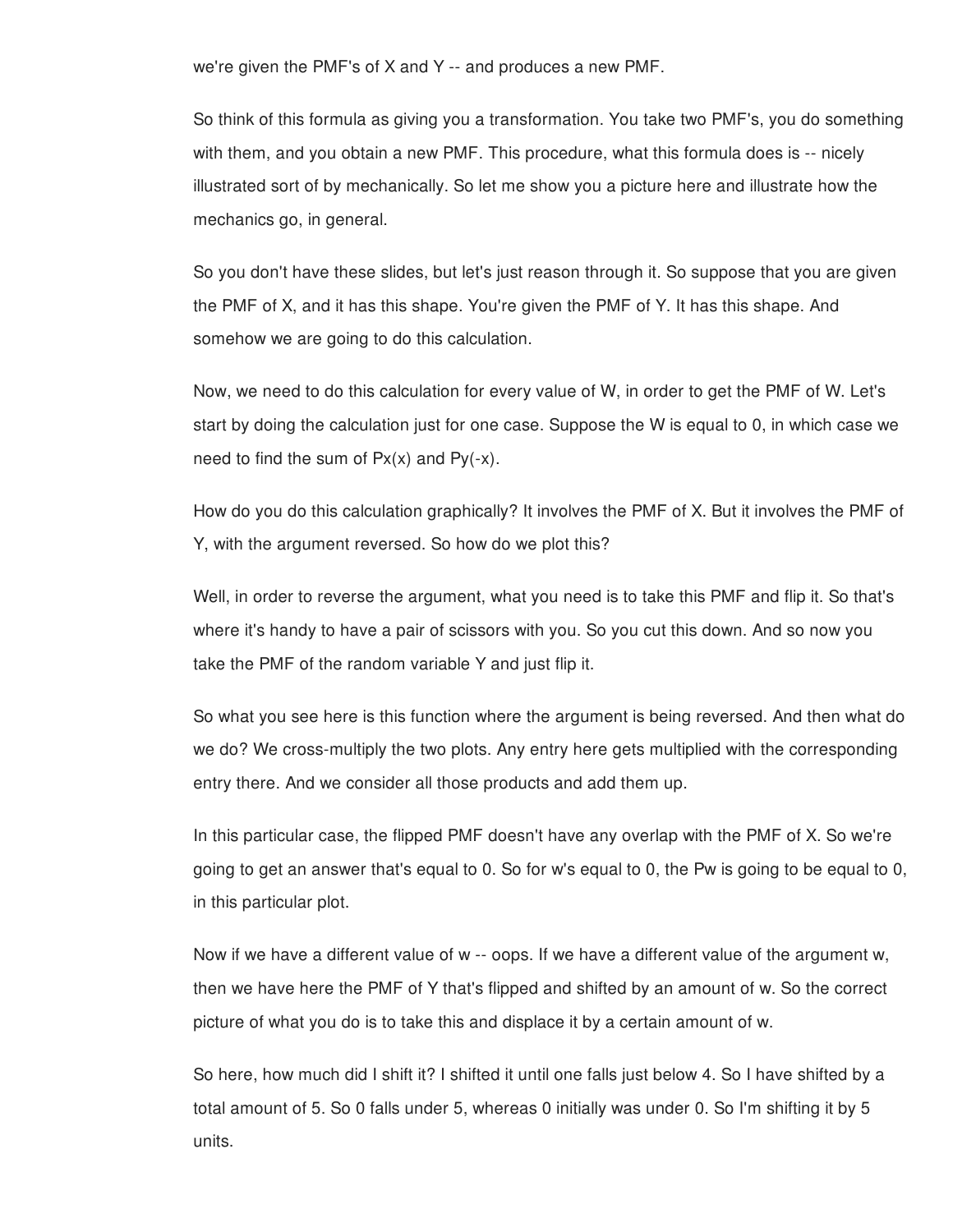And I'm now going to cross-multiply and add. Does this give us the correct-- does it do the correct thing? Yes, because a typical term will be the probability that this random variable is 3 times the probability that this random variable is 2. That's a particular way that you can get a sum of 5.

If you see here, the way that things are aligned, it gives you all the different ways that you can get the sum of 5. You can get the sum of 5 by having  $1 + 4$ , or  $2 + 3$ , or  $3 + 2$ , or  $4 + 1$ . You need to add the probabilities of all those combinations.

So you take this times that. That's one product term. Then this times 0, this times that. And so 1-- you cross-- you find all the products of the corresponding terms, and you add them together.

So it's a kind of handy mechanical procedure for doing this calculation, especially when the PMF's are given to you in terms of a picture. So the summary of these mechanics are just what we did, is that you put the PMF's on top of each other.

You take the PMF of Y. You flip it. And for any particular w that you're interested in, you take this flipped PMF and shift it by an amount of w. Given this particular shift for a particular value of w, you cross-multiply terms and then accumulate them or add them together.

What would you expect to happen in the continuous case? Well, the story is familiar. In the continuous case, pretty much, almost always things work out the same way, except that we replace PMF's by PDF's. And we replace sums by integrals.

So there shouldn't be any surprise here that you get a formula of this kind. The density of W can be obtained from the density of X and the density of Y by calculating this integral. Essentially, what this integral does is it fits a particular w of interest. We're interested in the probability that the random variable, capital W, takes a value equal to little w or values close to it.

So this corresponds to the event, which is this particular line on the two-dimensional space. So we need to find the sort of odd probabilities along that line. But since the setting is continuous, we will not add probabilities. We're going to integrate. And for any typical point in this picture, the probability of obtaining an outcome in this neighborhood is the-- has something to do with the density of that particular x and the density of the particular y that would compliment x, in order to form a sum of w.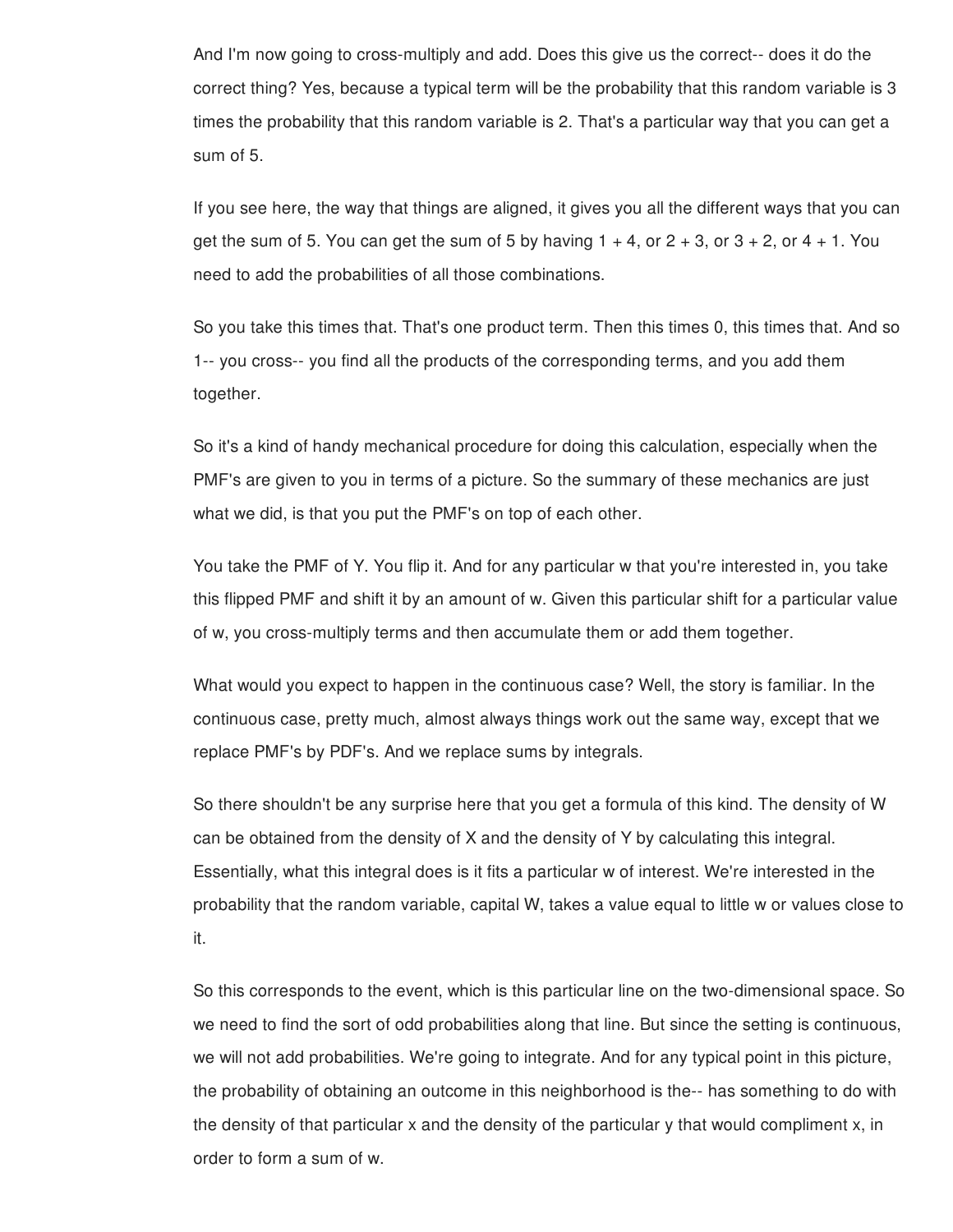So this integral that we have here is really an integral over this particular line. OK, so I'm going to skip the formal derivation of this result. There's a couple of derivations in the text. And the one which is outlined here is yet a third derivation.

But the easiest way to make sense of this formula is to consider what happens in the discrete case. So for the rest of the lecture we're going to consider a few extra, more miscellaneous topics, a few remarks, and a few more definitions. So let's change-- flip a page and consider the next mini topic.

There's not going to be anything deep here, but just something that's worth being familiar with. If you have two independent, normal random variables with certain parameters, the question is, what does the joined PDF look like? So if they're independent, by definition the joint PDF is the product of the individual PDF's.

And the PDF's each one of them involves an exponential of something. The product of two exponentials is the exponential of the sum. So you just add the exponents.

So this is the formula for the joint PDF. Now, you look at that formula and you ask, what does it look like? OK, you can understand it, a function of two variables by thinking about the contours of this function.

Look at the points at which the function takes a constant value. Where is it? When is it constant? What's the shape of the set of points where this is a constant? So consider all x's and y's for which this expression here is a constant, that this expression here is a constant.

What kind of shape is this? This is an ellipse. And it's an ellipse that's centered at-- it's centered at mu x, mu y. These are the means of the two random variables.

If those sigmas were equal, that ellipse would be actually a circle. And you would get contours of this kind. But if, on the other hand, the sigmas are different, you're going to get an ellipse that has contours of this kind.

So if my contours are of this kind, that corresponds to what? Sigma x being bigger than sigma y or vice versa. OK, contours of this kind basically tell you that X is more likely to be spread out than Y. So the range of possible x's is bigger.

And X out here is as likely as a Y up there. So big X's have roughly the same probability as certain smaller y's. So in a picture of this kind, the variance of X is going to be bigger than the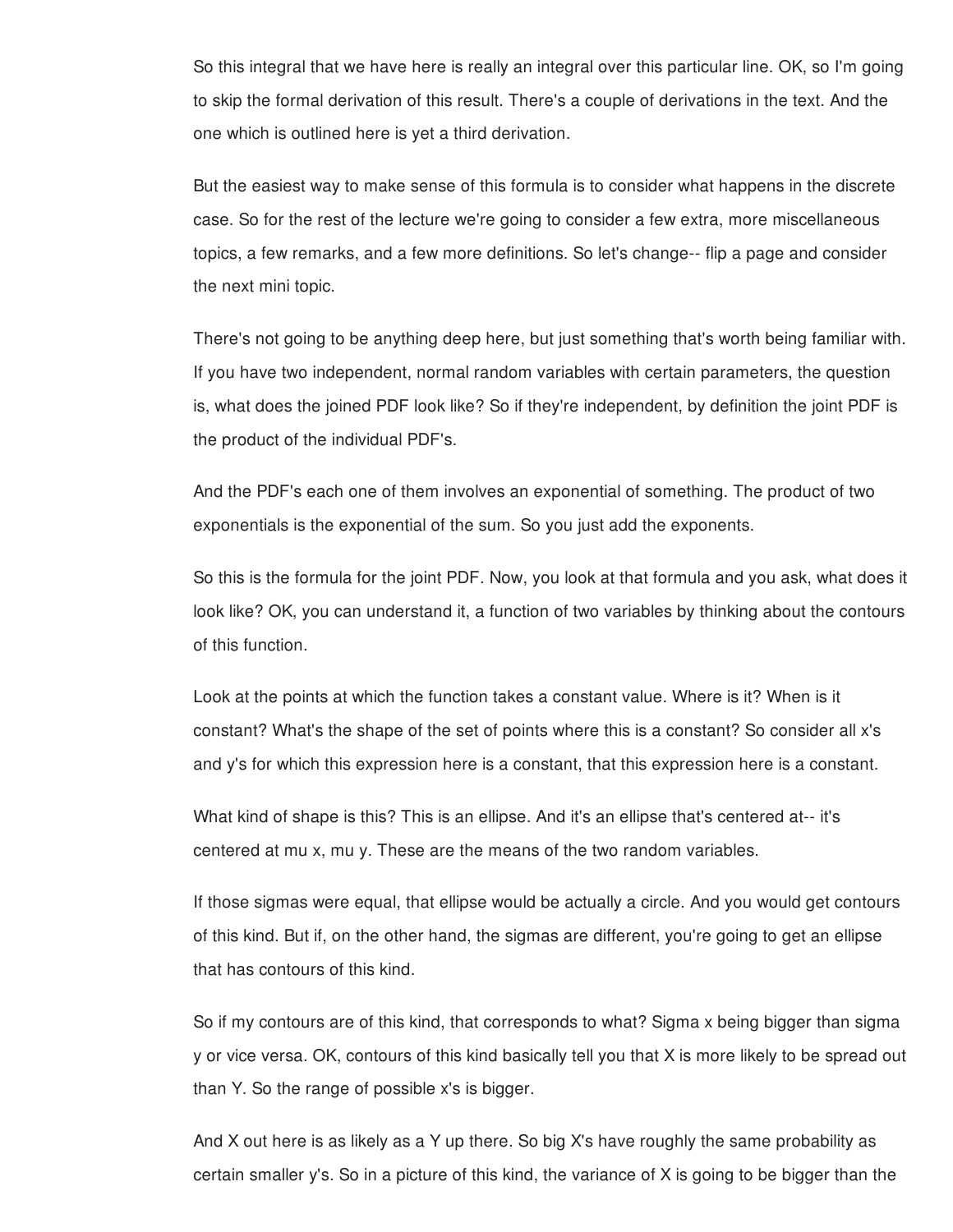variance of Y.

So depending on how these variances compare with each other, that's going to determine the shape of the ellipse. If the variance of Y we're bigger, then your ellipse would be the other way. It would be elongated in the other dimension. Just visualize it a little more.

Let me throw at you a particular picture. This is one-- this is a picture of one special case. Here, I think, the variances are equal. That's the kind of shape that you get. It looks like a twodimensional bell.

So remember, for a normal random variables, for a single random variable you get a PDF that's bell shaped. That's just a bell-shaped curve. In the two-dimensional case, we get the joint PDF, which is bell shaped again. And now it looks more like a real bell, the way it would be laid out in ordinary space.

And if you look at the contours of this function, the places where the function is equal, the typcial contour would have this shape here. And it would be an ellipse. And in this case, actually, it will be more like a circle.

So these would be the different contours for different-- so the contours are places where the joint PDF is a constant. When you change the value of that constant, you get the different contours. And the PDF is, of course, centered around the mean of the two random variables. So in this particular case, since the bell is centered around the (0, 0) vector, this is a plot of a bivariate normal with 0 means.

OK, there's-- bivariate normals are also interesting when your bell is oriented differently in space. We talked about ellipses that are this way, ellipses that are this way. You could imagine also bells that you take them, you squash them somehow, so that they become narrow in one dimension and then maybe rotate them.

So if you had-- we're not going to go into this subject, but if you had a joint pdf whose contours were like this, what would that correspond to? Would your x's and y's be independent? No.

This would indicate that there's a relation between the x's and the y's. That is, when you have bigger x's, you would expect to also get bigger y's. So it would be a case of dependent normals. And we're coming back to this point in a second.

Before we get to that point in a second that has to do with the dependencies between the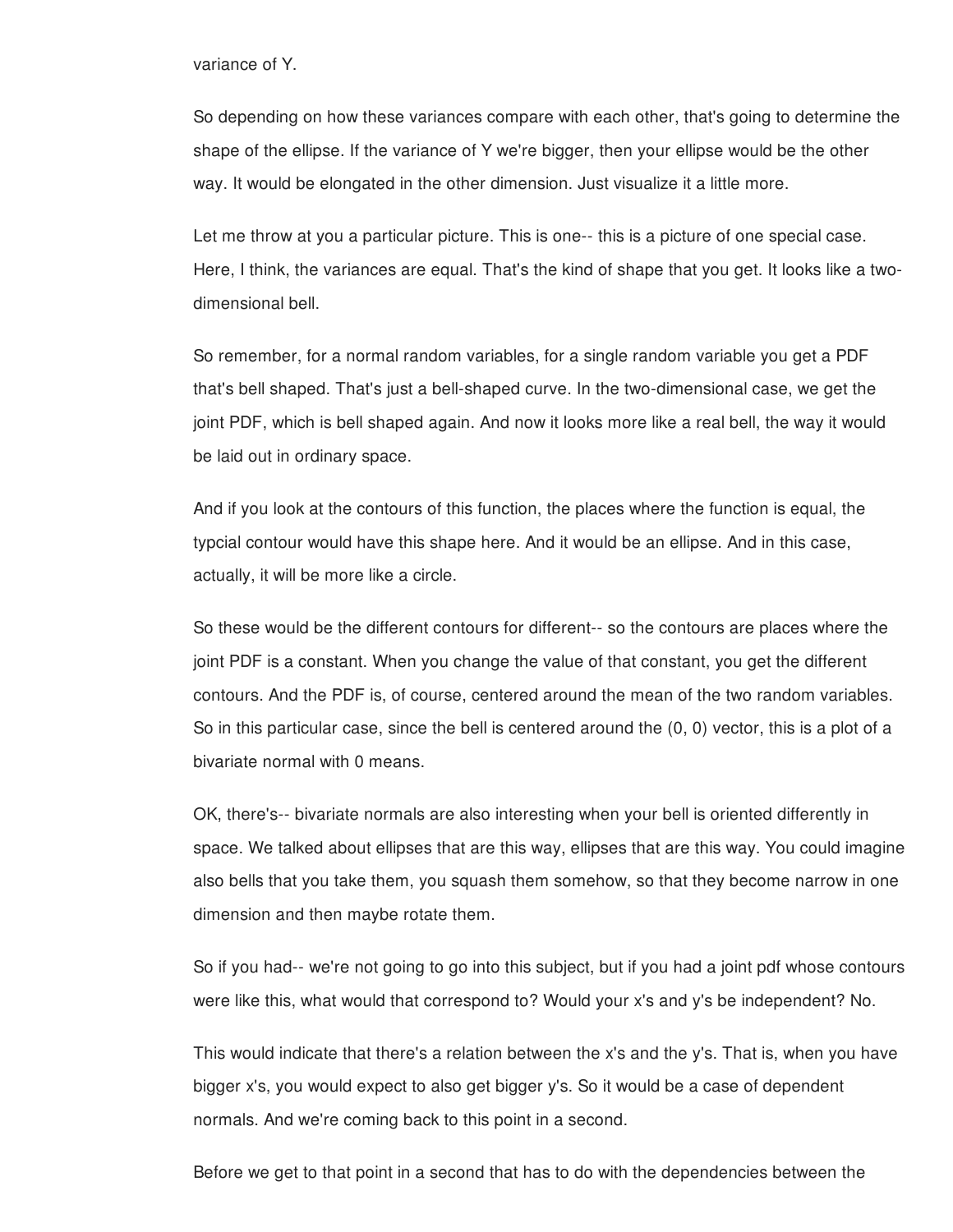random variables, let's just do another digression. If we have our two normals that are independent, as we discussed here, we can go and apply the formula, the convolution formula that we were just discussing. Suppose you want to find the distribution of the sum of these two independent normals.

How do you do this? There is a closed-form formula for the density of the sum, which is this one. We do have formulas for the density of X and the density of Y, because both of them are normal, random variables.

So you need to calculate this particular integral here. It's an integral with respect to x. And you have to calculate this integral for any given value of w.

So this is an exercise in integration, which is not very difficult. And it turns out that after you do everything, you end up with an answer that has this form. And you look at that, and you suddenly recognize, oh, this is normal. And conclusion from this exercise, once it's done, is that the sum of two independent normal random variables is also normal.

Now, the mean of W is, of course, going to be equal to the sum of the means of X and Y. In this case, in this formula I took the means to be 0. So the mean of W is also going to be 0. In the more general case, the mean of W is going to be just the sum of the two means.

The variance of W is always the sum of the variances of X and Y, since we have independent random variables. So there's no surprise here. The main surprise in this calculation is this fact here, that the sum of independent normal random variables is normal. I had mentioned this fact in a previous lecture.

Here what we're doing is to basically outline the argument that justifies this particular fact. It's an exercise in integration, where you realize that when you convolve two normal curves, you also get back a normal one once more. So now, let's return to the comment I was making here, that if you have a contour plot that has, let's say, a shape of this kind, this indicates some kind of dependence between your two random variables.

So instead of a contour plot, let me throw in here a scattered diagram. What does this scattered diagram correspond to?

Suppose you have a discrete distribution, and each one of the points in this diagram has positive probability. When you look at this diagram, what would you say? I would say that when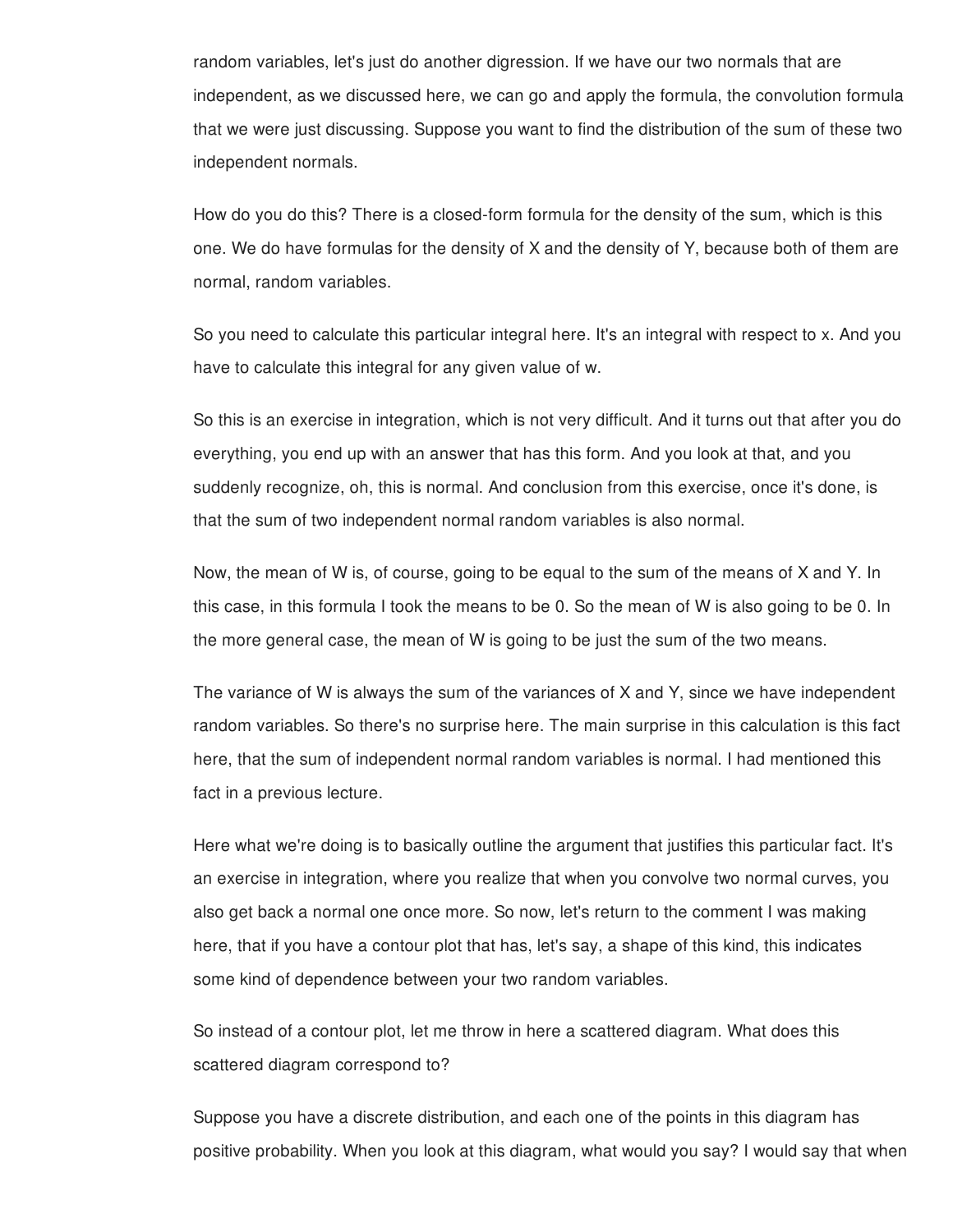y is big then x also tends to be larger.

So bigger x's are sort of associated with bigger y's in some average, statistical sense. Whereas, if you have a picture of this kind, it tells you in association that the positive y's tend to be associated with negative x's most of the time. Negative y's tend to be associated mostly with positive x's.

So here there's a relation that when one variable is large, the other one is also expected to be large. Here there's a relation of the opposite kind. How can we capture this relation between two random variables?

The way we capture it is by defining this concept called the covariance, that looks at the relation of was X bigger than usual? That's the question, whether this is positive. And how does this relate to the answer-- to the question, was Y bigger than usual?

We're asking-- by calculating this quantity, we're sort of asking the question, is there a systematic relation between having a big X with having a big Y? OK , to understand more precisely what this does, let's suppose that the random variable has 0 means, So that we get rid of this-- get rid of some clutter. So the covariance is defined just as this product.

What does this do? If positive x's tends to go together with positive y's, and negative x's tend to go together with negative y's, this product will always be positive. And the covariance will end up being positive. In particular, if you sit down with a scattered diagram and you do the calculations, you'll find that the covariance of X and Y in this diagram would be positive, because here, most of the time, X times Y is positive. There's going to be a few negative terms, but there are fewer than the positive ones.

So this is a case of a positive covariance. It indicates a positive relation between the two random variables. When one is big, the other also tends to be big.

This is the opposite situation. Here, when one variable-- here, most of the action happens in this quadrant and that quadrant, which means that X times Y, most of the time, is negative. You get a few positive contributions, but there are few. When you add things up, the negative terms dominate. And in this case we have covariance of X and Y being negative.

So a positive covariance indicates a sort of systematic relation, that there's a positive association between the two random variables. When one is large, the other also tends to be large. Negative covariance is sort of the opposite. When one tends to be large, the other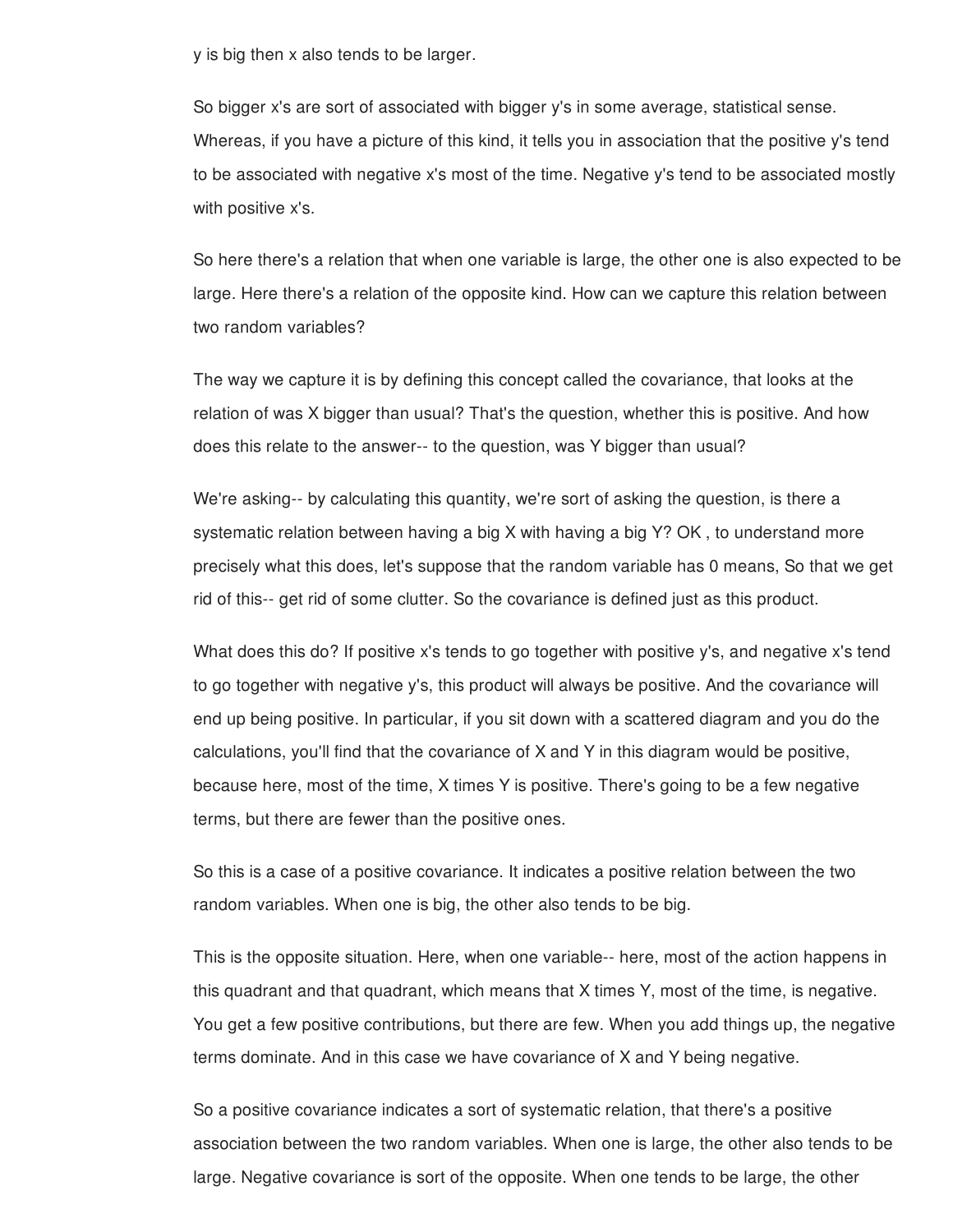variable tends to be small.

OK, so what else is there to say about the covariance? One observation to make is the following. What's the covariance of X with X itself?

If you plug in X here, you see that what we have is expected value of X minus expected of X squared. And that's just the definition of the variance of a random variable. So that's one fact to keep in mind.

We had a shortcut formula for calculating variances. There's a similar shortcut formula for calculating covariances. In particular, we can calculate covariances in this particular way. That's just the convenient way of doing it whenever you need to calculate it.

And finally, covariances are very useful when you want to calculate the variance of a sum of random variables. We know that if two random variables are independent, the variance of the sum is the sum of the variances. When the random variables are dependent, this is no longer true, and we need to supplement the formula a little bit.

And there's a typo on the slides that you have in your hands. That term of 2 shouldn't be there. And let's see where that formula comes from.

Let's suppose that our random variables are independent of -- not independent -- our random variables have 0 means. And we want to calculate the variance. So the variance is going to be expected value of (X1 plus Xn) squared. What you do is you expand the square. And you get the expected value of the sum of the Xi squared.

And then you get all the cross terms. OK. And so now, here, let's assume for simplicity that we have 0 means. The expected value of this is the sum of the expected values of the X squared terms. And that gives us the variance.

And then we have all the possible cross terms. And each one of the possible cross terms is the expected value of Xi times Xj. This is just the covariance.

So if you can calculate all the variances and the covariances, then you're able to calculate also the variance of a sum of random variables. Now, if two random variables are independent, then you look at this expression. Because of independence, expected value of the product is going to be the product of the expected values. And the expected value of just this term is always equal to 0.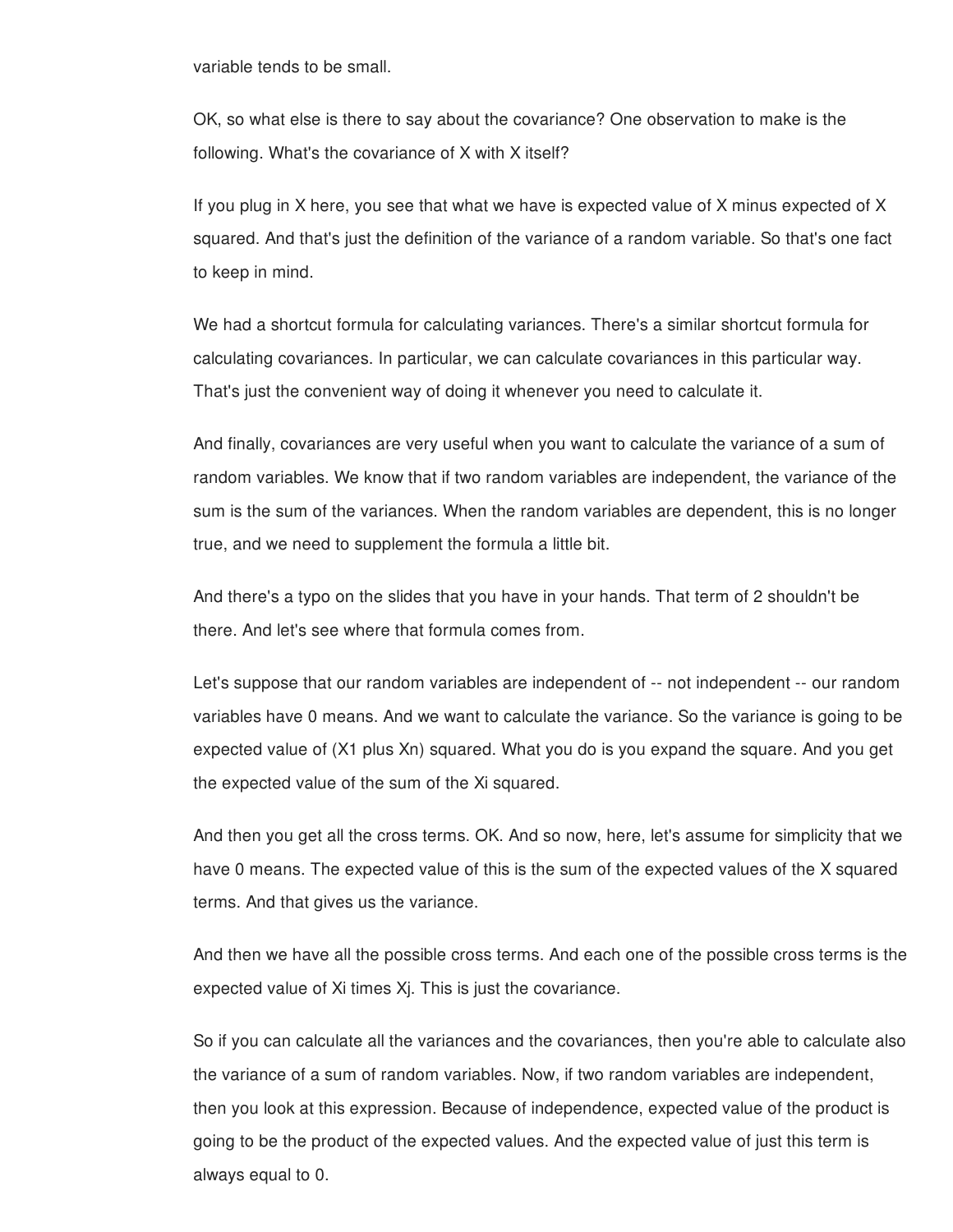You're expected deviation from the mean is just 0. So the covariance will turn out to be 0. So independent random variables lead to 0 covariances, although the opposite fact is not necessarily true. So covariances give you some indication of the relation between two random variables.

Something that's not so convenient conceptually about covariances is that it has the wrong units. That's the same comment that we had made regarding variances. And with variances we got out of that issue by considering the standard deviation, which has the correct units.

So with the same reasoning, we want to have a concept that captures the relation between two random variables and, in some sense, that doesn't have to do with the units that we're dealing. We want to have a dimensionless quantity. That tells us how strongly two random variables are related to each other.

So instead of considering the covariance of just X with Y, we take our random variables and standardize them by dividing them by their individual standard deviations and take the expectation of this. So what we end up doing is the covariance of X and Y, which has units that are the units of X times the units of Y. But divide with a standard deviation, so that we get a quantity that doesn't have units.

This quantity, we call it the correlation coefficient. And it's a very useful quantity, a very useful measure of the strength of association between two random variables. It's very informative, because it falls always between -1 and +1. This is an algebraic exercise that you're going to see in recitation.

And the way that you interpret it is as follows. If the two random variables are independent, the covariance is going to be 0. The correlation coefficient is going to be 0. So 0 correlation coefficient basically indicates a lack of a systematic relation between the two random variables.

On the other hand, when rho is large, either close to 1 or close to -1, this is an indication of a strong association between the two random variables. And the extreme case is when rho takes an extreme value.

When rho has a magnitude equal to 1, it's as big as it can be. In that case, the two random variables are very strongly related. How strongly? Well, if you know one random variable, if